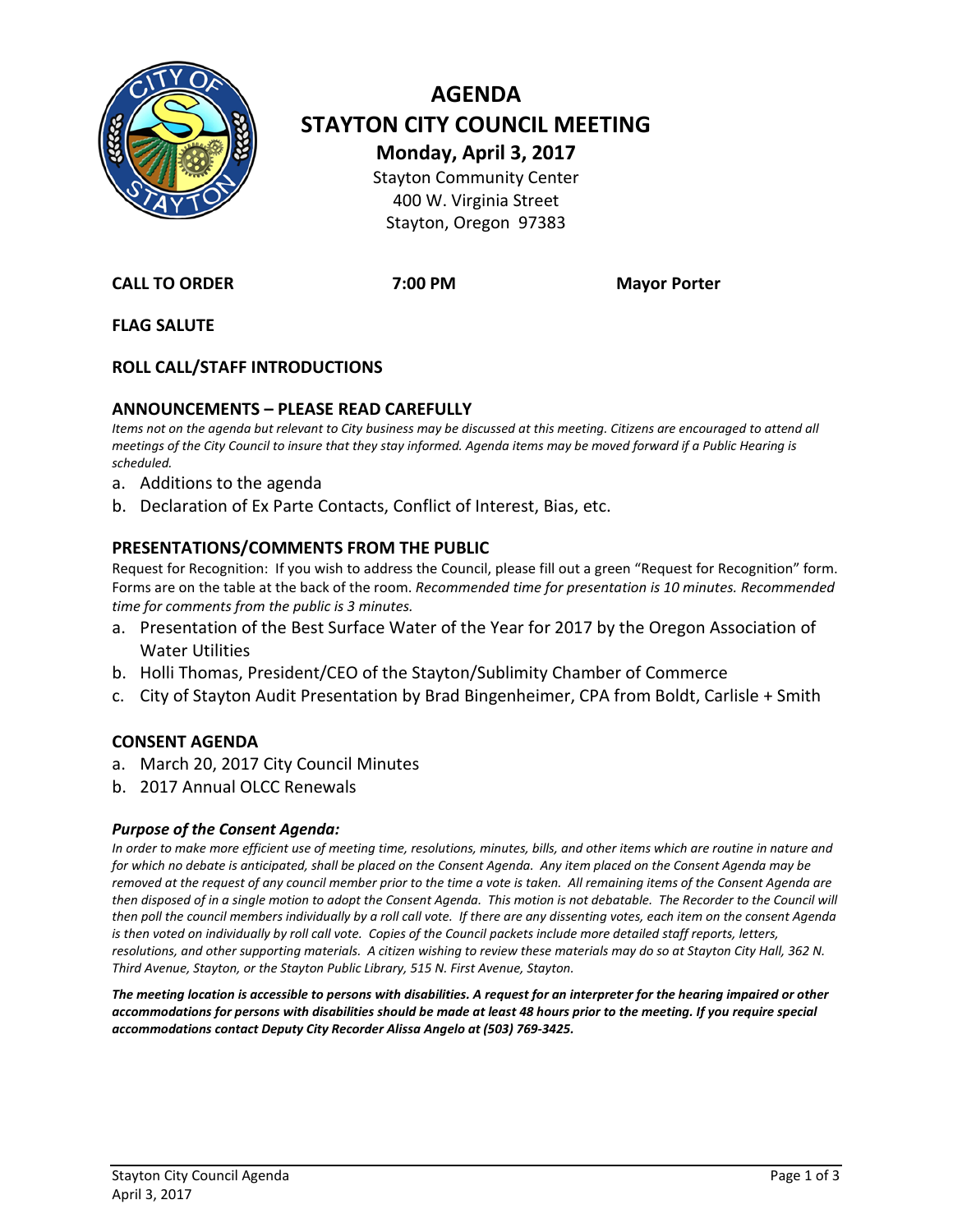## **PUBLIC HEARING – None**

#### **UNFINISHED BUSINESS – None**

## **NEW BUSINESS**

## **Utility Billing Update**

a. Verbal Report – Andy Parks **Informational**

## **STAFF/COMMISSION REPORTS – None**

## **PRESENTATIONS/COMMENTS FROM THE PUBLIC**

*Recommended time for presentations is 10 minutes. Recommended time for comments from the public is 3 minutes.*

## **BUSINESS FROM THE CITY ADMINISTRATOR**

#### **BUSINESS FROM THE MAYOR**

- a. Appointment of Lauren Mulligan to the Library Board
- b. Reappointment of Luke Cranston to the Budget Committee

## **BUSINESS FROM THE COUNCIL**

## **FUTURE AGENDA ITEMS – April 17, 2017**

## **Council Meeting will be held at the Stayton Public Library at 6:00 p.m.**

- a. Council Regular Session to consider Consent Agenda items and Committee Appointments
- b. Continuation of the Council Goal Setting Work Session

## **ADJOURN**

Stayton City Council Agenda **Page 2 of 3** and 2 of 3 April 3, 2017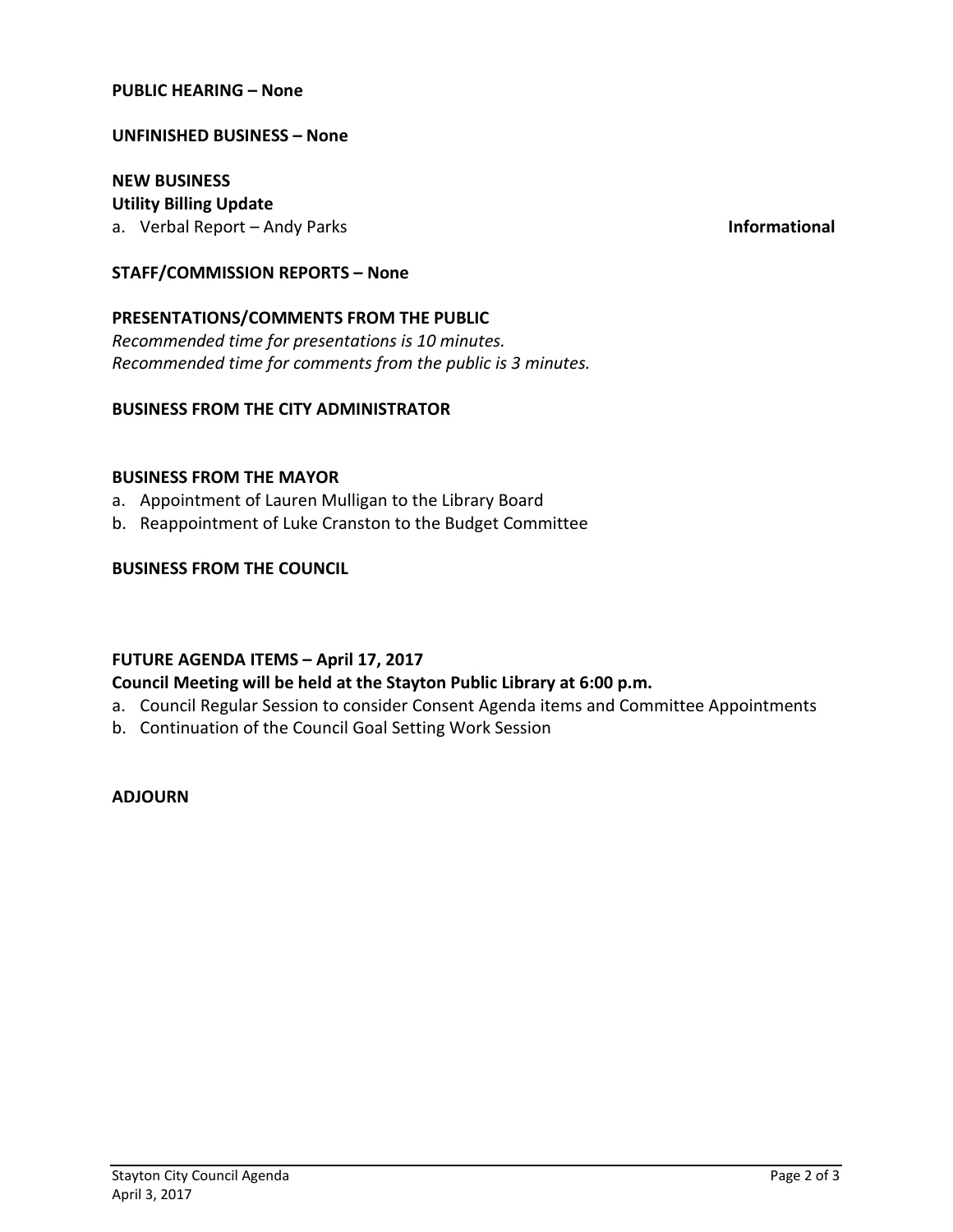# **CALENDAR OF EVENTS**

## **APRIL 2017**

| Monday           | April 3       | <b>City Council</b>                                                  | 7:00 p.m. | Community Center (north end)         |
|------------------|---------------|----------------------------------------------------------------------|-----------|--------------------------------------|
| Tuesday          | April 4       | Parks & Recreation Board                                             | 6:30 p.m. | E.G. Siegmund Meeting Room           |
| Tuesday          | April 11      | <b>Commissioner's Breakfast</b>                                      | 7:30 a.m. | Covered Bridge Café                  |
| Friday           | April 14      | <b>Community Leaders</b>                                             | 7:30 a.m. | Covered Bridge Café                  |
| Monday           | April 17      | <b>City Council Regular Session</b><br>and Goal Setting Work Session | 6:00 p.m. | E.G. Siegmund Meeting Room           |
| Wednesday        | April 19      | Library Board                                                        | 6:00 p.m. | E.G. Siegmund Meeting Room           |
| Monday           | April 24      | <b>Planning Commission</b>                                           | 7:00 p.m. | Community Center (north end)         |
| <b>MAY 2017</b>  |               |                                                                      |           |                                      |
| Monday           | May 1         | <b>Budget Committee</b>                                              | 6:00 p.m. | Community Center (north end)         |
| Monday           | May 1         | <b>City Council</b>                                                  |           | Upon Adjournment of Budget Committee |
| Tuesday          | May 2         | Parks & Recreation Board                                             | 6:30 p.m. | E.G. Siegmund Meeting Room           |
| Monday           | May 8         | <b>Budget Committee</b>                                              | 6:00 p.m. | Community Center (north end)         |
| Tuesday          | May 9         | <b>Commissioner's Breakfast</b>                                      | 7:30 a.m. | Covered Bridge Café                  |
| Wednesday        | <b>May 10</b> | <b>Budget Committee</b>                                              | 6:00 p.m. | Community Center (north end)         |
| Friday           | May 12        | <b>Community Leaders</b>                                             | 7:30 a.m. | Covered Bridge Café                  |
| Monday           | <b>May 15</b> | City Council                                                         | 7:00 p.m. | Community Center (north end)         |
| Wednesday        | May 17        | Library Board                                                        | 6:00 p.m. | E.G. Siegmund Meeting Room           |
| Monday           | <b>May 29</b> | CITY OFFICES CLOSED IN OBSERVANCE OF MEMORIAL DAY                    |           |                                      |
| Tuesday          | May 30        | <b>Planning Commission</b>                                           | 7:00 p.m. | Community Center (north end)         |
| <b>JUNE 2017</b> |               |                                                                      |           |                                      |
| Monday           | June 5        | <b>City Council</b>                                                  | 7:00 p.m. | Community Center (north end)         |
| Tuesday          | June 6        | Parks & Recreation Board                                             | 6:30 p.m. | E.G. Siegmund Meeting Room           |
| Friday           | June 9        | <b>Community Leaders</b>                                             | 7:30 a.m. | Covered Bridge Café                  |
| Tuesday          | June 13       | <b>Commissioner's Breakfast</b>                                      | 7:30 a.m. | Covered Bridge Café                  |
| Monday           | June 19       | <b>City Council</b>                                                  | 7:00 p.m. | Community Center (north end)         |
| Wednesday        | June 21       | Library Board                                                        | 6:00 p.m. | E.G. Siegmund Meeting Room           |
| Monday           | June 26       | <b>Planning Commission</b>                                           | 7:00 p.m. | Community Center (north end)         |
| <b>JULY 2017</b> |               |                                                                      |           |                                      |
| Monday           | July 3        | <b>City Council</b>                                                  | 7:00 p.m. | Community Center (north end)         |
| Tuesday          | July 4        | CITY OFFICES CLOSED IN OBSERVANCE OF FOURTH OF JULY HOLIDAY          |           |                                      |
| Wednesday        | July 5        | Parks & Recreation Board                                             | 6:30 p.m. | E.G. Siegmund Meeting Room           |
| Tuesday          | July 11       | <b>Commissioner's Breakfast</b>                                      | 7:30 a.m. | Covered Bridge Café                  |
| Friday           | July 14       | <b>Community Leaders</b>                                             | 7:30 a.m. | Covered Bridge Café                  |
| Monday           | July 17       | City Council                                                         | 7:00 p.m. | Community Center (north end)         |
| Wednesday        | July 19       | Library Board                                                        | 6:00 p.m. | E.G. Siegmund Meeting Room           |
| Monday           | July 31       | <b>Planning Commission</b>                                           | 7:00 p.m. | Community Center (north end)         |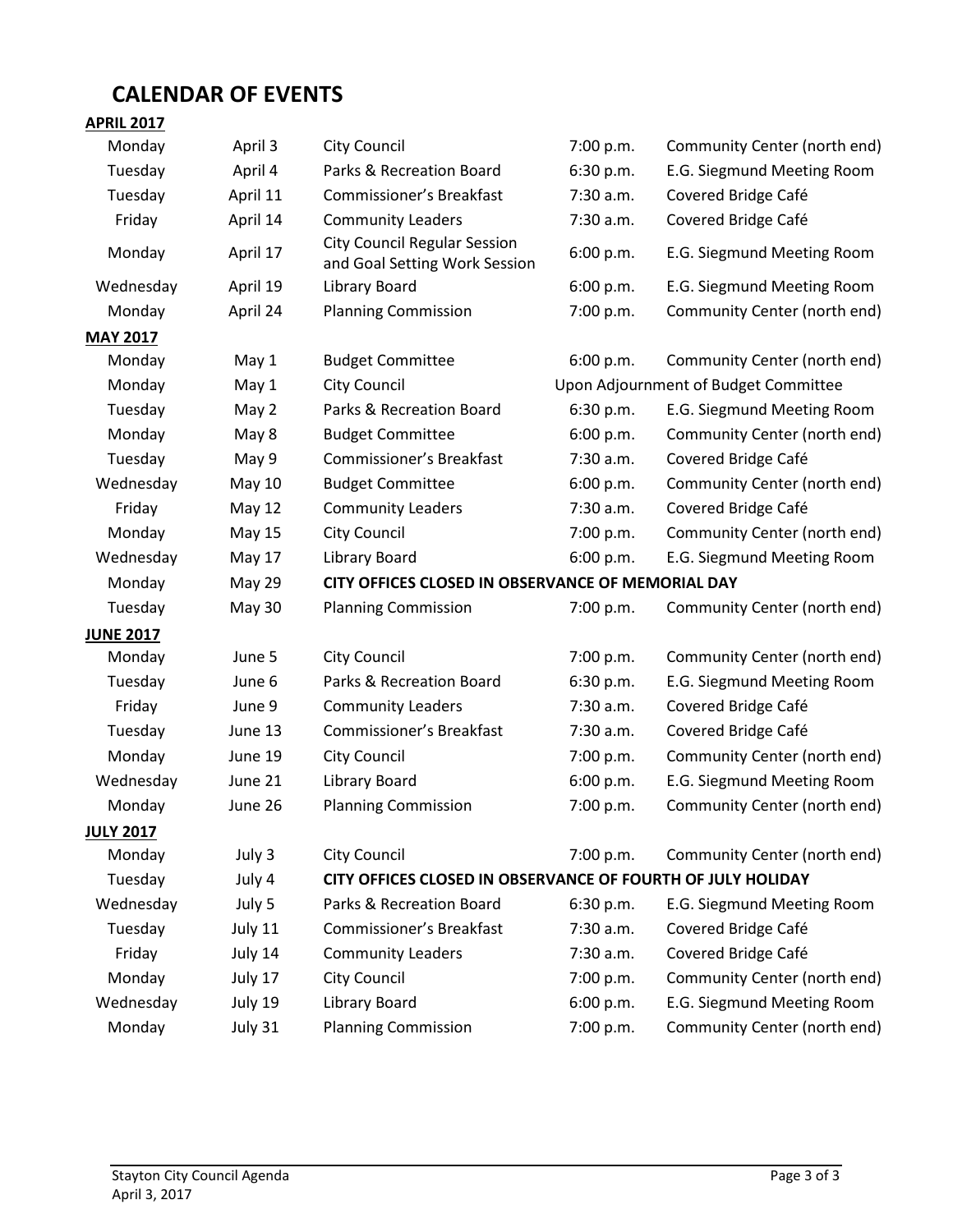## **City of Stayton City Council Meeting Action Minutes March 20, 2017**

## **LOCATION:** STAYTON COMMUNITY CENTER, 400 W. VIRGINIA STREET, STAYTON

**Time Start:** 7:00 P.M. **Time End:** 7:45 P.M.

## **COUNCIL MEETING ATTENDANCE LOG**

| <b>COUNCIL</b>                           | <b>STAYTON STAFF</b>                              |
|------------------------------------------|---------------------------------------------------|
| <b>Mayor Henry Porter</b>                | Alissa Angelo, Deputy City Recorder               |
| <b>Councilor Priscilla Glidewell</b>     | Keith Campbell, City Administrator                |
| <b>Councilor Mark Kronquist</b>          | Dan Fleishman, Director of Planning & Development |
| <b>Councilor Jennifer Niegel</b>         | Lance Ludwick, Public Works Director              |
| <b>Councilor Brian Quigley (excused)</b> | Janna Moser, Library Director                     |
| Councilor Joe Usselman (excused)         | Rich Sebens, Chief of Police                      |
|                                          | David Rhoten, City Attorney                       |

| <b>AGENDA</b>                                                         | <b>ACTIONS</b>                                                                                                                                                                                                                                        |  |  |
|-----------------------------------------------------------------------|-------------------------------------------------------------------------------------------------------------------------------------------------------------------------------------------------------------------------------------------------------|--|--|
| <b>REGULAR MEETING</b>                                                |                                                                                                                                                                                                                                                       |  |  |
| <b>Announcements</b>                                                  |                                                                                                                                                                                                                                                       |  |  |
| a. Additions to the Agenda                                            | None.                                                                                                                                                                                                                                                 |  |  |
| b. Declaration of Ex Parte Contacts, Conflict of Interest, Bias, etc. | None.                                                                                                                                                                                                                                                 |  |  |
|                                                                       |                                                                                                                                                                                                                                                       |  |  |
| <b>Presentations / Comments from the Public</b>                       |                                                                                                                                                                                                                                                       |  |  |
| Mike Mannix, Pool Patron<br>a.                                        | Spoke in support of the City resuming<br>management of the Pool.                                                                                                                                                                                      |  |  |
|                                                                       |                                                                                                                                                                                                                                                       |  |  |
| b. Jim Kingsbury, Pool Patron                                         | Recognized and spoke in support of Billie Maurer<br>for her work at the Pool and with Santiam Youth<br>Sports, as well as the Red Cross Award she and<br>other lifeguards were receiving for their life saving<br>efforts at the pool in summer 2016. |  |  |
| Wayne Houghtaling, Pool Patron<br>C <sub>1</sub>                      | Spoke in support of the City resuming<br>management of the Pool.                                                                                                                                                                                      |  |  |
| d. Annette Gap, Pool Patron                                           | Spoke in support of the City resuming<br>management of the Pool.                                                                                                                                                                                      |  |  |
| e. Steve Frank                                                        | Spoke in support of continuing the contract with<br>the YMCA.                                                                                                                                                                                         |  |  |
| <b>Consent Agenda</b>                                                 |                                                                                                                                                                                                                                                       |  |  |
| March 6, 2017 City Council Minutes<br>а.                              | Motion from Councilor Kronquist, seconded by<br>Councilor Niegel, to accept the consent agenda as<br>presented. Motion passed 3:0.                                                                                                                    |  |  |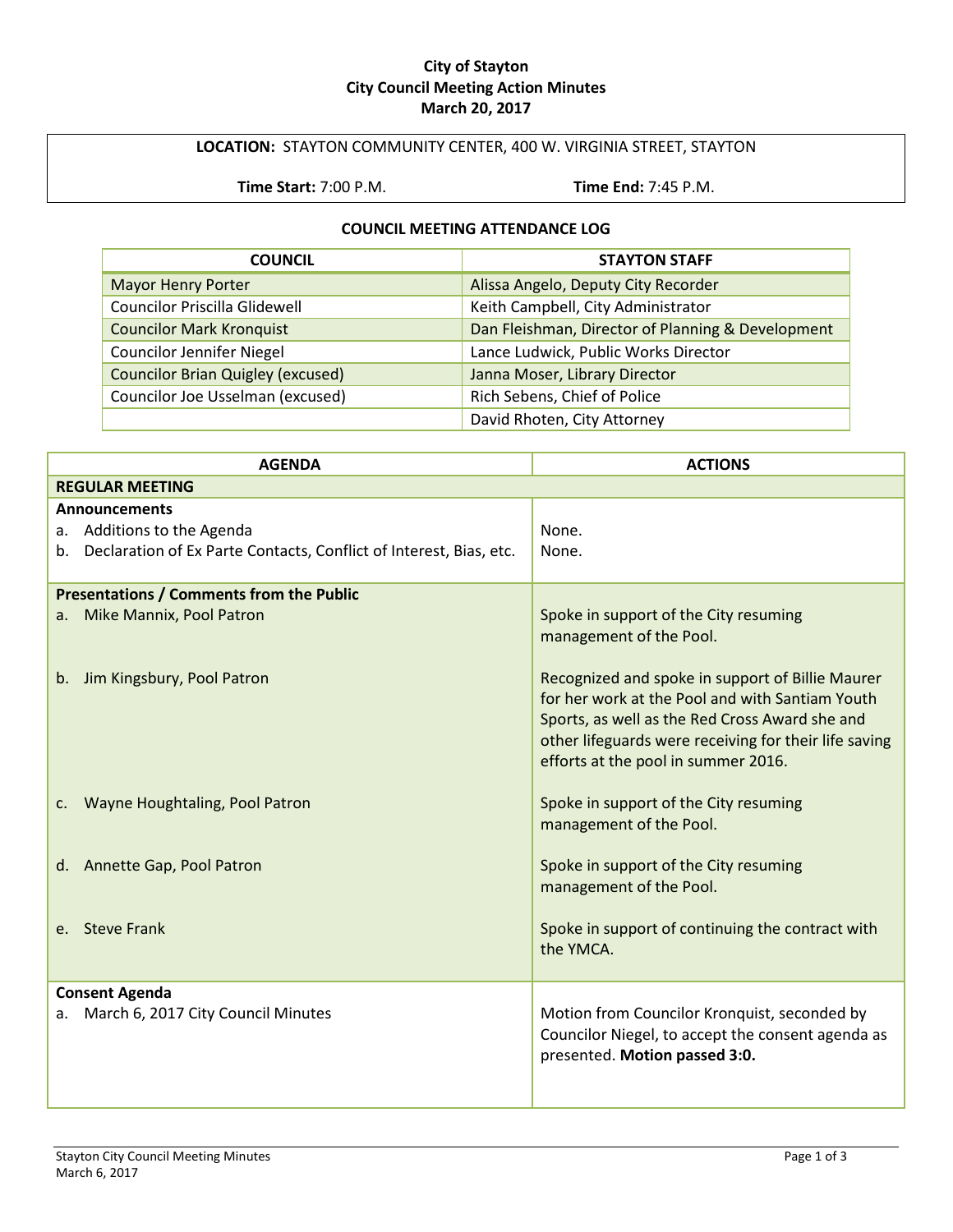| <b>Business from the City Administrator</b>                                                                                 |                                                                                                                                                                                                                 |
|-----------------------------------------------------------------------------------------------------------------------------|-----------------------------------------------------------------------------------------------------------------------------------------------------------------------------------------------------------------|
| Santiam Family Memorial Pool Update                                                                                         | Mr. Campbell provided an update on the Stayton<br>Family Memorial Pool. The City will be moving<br>forward with the transition of management of the<br>Pool effective July 1st.                                 |
| <b>Public Hearing</b>                                                                                                       | None.                                                                                                                                                                                                           |
| <b>Unfinished Business</b>                                                                                                  | None.                                                                                                                                                                                                           |
| <b>New Business</b><br><b>Award of Contract for Marion Street Improvement Project</b><br>Staff Report - Lance Ludwick<br>а. | Mr. Ludwick reviewed his staff report.                                                                                                                                                                          |
| b. Council Deliberation                                                                                                     | Council discussion on the bidding process.                                                                                                                                                                      |
| <b>Council Decision</b><br>C.                                                                                               | Motion from Councilor Niegel, seconded by<br>Councilor Kronquist, to award the contract for the<br>Marion Street Improvement project to Pacific<br>Excavation in the amount of \$498,442. Motion<br>passed 3:0. |
| <b>Stayton Police Cadet Program</b>                                                                                         |                                                                                                                                                                                                                 |
| a. Staff Report - Chief Rich Sebens                                                                                         | Chief Sebens spoke about the Stayton Police Cadet<br>Program reimplementation.                                                                                                                                  |
| <b>Staff / Commission Reports</b>                                                                                           |                                                                                                                                                                                                                 |
| Finance Department Report - Cindy Chauran & Elizabeth Baldwin                                                               |                                                                                                                                                                                                                 |
| February 2017 Monthly Finance Department Report<br>а. –                                                                     | Brief discussion among Council regarding monthly<br>delinquent notices and status of utility billing<br>changes.                                                                                                |
| <b>Police Chief's Report - Chief Rich Sebens</b>                                                                            |                                                                                                                                                                                                                 |
| February 2017 Statistical Report<br>а. –                                                                                    | Discussion of Reserve hours and how the Police<br>Department recruits for new reserve officers.                                                                                                                 |
| <b>Public Works Director's Report - Lance Ludwick</b><br>a. February 2017 Operating Report                                  | No further discussion.                                                                                                                                                                                          |
| Planning & Development Director's Report - Dan Fleishman<br>b. February 2017 Activities Report                              | Mr. Fleishman provided a brief update on the<br>Planning Commission. Also discussion of the<br>August eclipse.                                                                                                  |
| Library Director's Report - Janna Moser<br>c. February 2017 Activities                                                      | Ms. Moser invited everyone to the author visit this<br>Thursday night at the Library.                                                                                                                           |
| Presentations / Comments From the Public                                                                                    | No further discussion.                                                                                                                                                                                          |
| <b>Business from the Mayor</b>                                                                                              |                                                                                                                                                                                                                 |
| a. Reappointment                                                                                                            | Councilor Niegel, seconded by Councilor Kronquist<br>to ratify the reappointment of Wendy Nau to the<br>Police Advisory Commission. Motion passed 3:0.                                                          |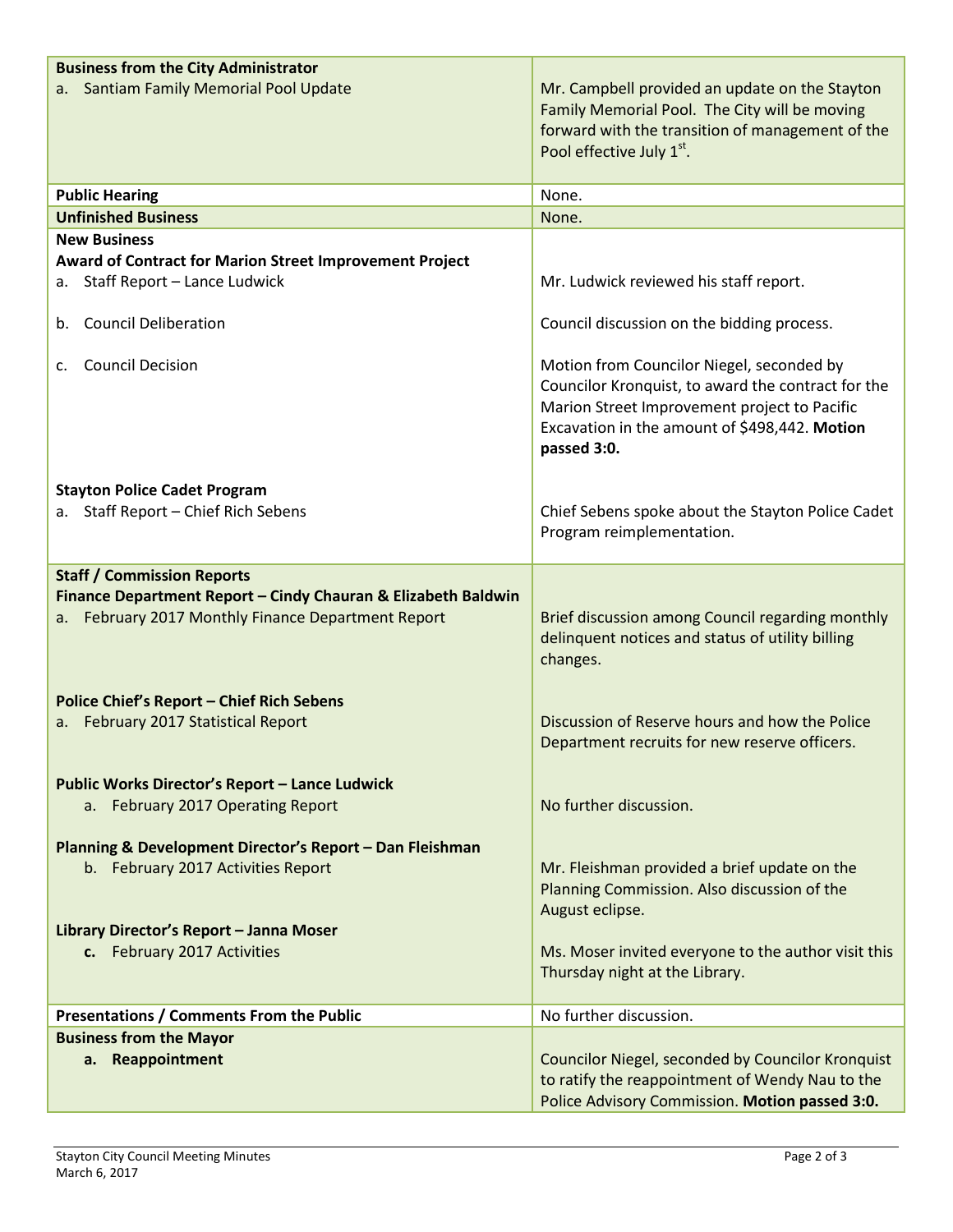|                                                               | <b>Business from the Council</b>            | None.                                                                                                                                             |  |  |
|---------------------------------------------------------------|---------------------------------------------|---------------------------------------------------------------------------------------------------------------------------------------------------|--|--|
|                                                               | <b>Business from City Administrator</b>     | The second City Council Goal Setting Work Session<br>has been scheduled for April 17 <sup>th</sup> at 6:00 p.m. at<br>the Stayton Public Library. |  |  |
|                                                               | Future Agenda Items - Monday, April 3, 2017 |                                                                                                                                                   |  |  |
| Presentation of OAWU Best Surface Water Award<br>$\mathsf{a}$ |                                             |                                                                                                                                                   |  |  |
| h.                                                            | 2017 Annual OLCC Renewals                   |                                                                                                                                                   |  |  |
| c.                                                            | <b>Utility Billing Municipal Code</b>       |                                                                                                                                                   |  |  |
| d.                                                            | <b>Stayton City Council Goals</b>           |                                                                                                                                                   |  |  |
| e.                                                            | <b>Housing Advisory Committee</b>           |                                                                                                                                                   |  |  |

APPROVED BY THE STAYTON CITY COUNCIL THIS  $3^{RD}$  DAY OF APRIL 2017, BY A  $\_\_\_\_\$  VOTE OF THE STAYTON CITY COUNCIL.

| Date:<br>the control of the control of the control of the control of the control of the control of | Bv:     |                                       |  |
|----------------------------------------------------------------------------------------------------|---------|---------------------------------------|--|
|                                                                                                    |         | Henry A. Porter, Mayor                |  |
| Date:                                                                                              | Attest: | Keith D. Campbell, City Administrator |  |
| Date:                                                                                              |         | Alissa Angelo, Deputy City Recorder   |  |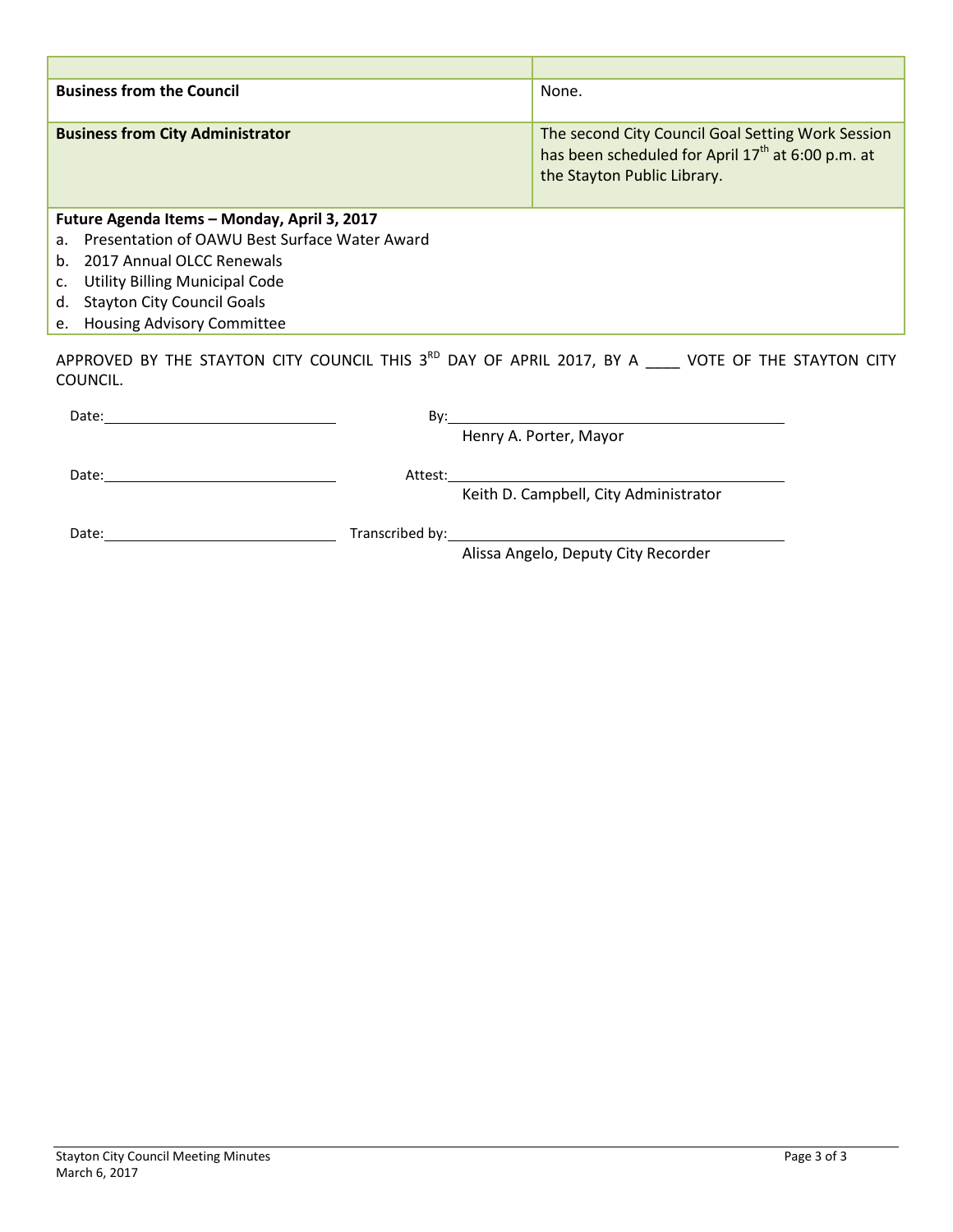

## **CITY OF STAYTON**

# M E M O R A N D U M

| TO:             | Mayor Henry A. Porter and the Stayton City Council |
|-----------------|----------------------------------------------------|
| <b>FROM:</b>    | <b>Rich Sebens, Chief of Police</b>                |
| <b>DATE:</b>    | <b>April 3, 2017</b>                               |
| <b>SUBJECT:</b> | 2017 OLCC Annual Renewals (Consent Agenda)         |

## **ISSUE**

Annually, the police department reviews the activities occurring at or near the vicinity of all licensed liquor establishments in Stayton. The City Council then gives a recommendation to the Oregon Liquor Control Commission (OLCC) to recommend, deny, or give no recommendation regarding the liquor license renewal process.

## **BACKGROUND INFORMATION**

In October 1999 the Council enacted Resolution No. 653, a Resolution Adopting Policy Guidelines and Procedures for Stayton Council Recommendations for Renewal and Issuance of Liquor Licenses. Through these established guidelines and procedures, the City Council ensures equitable and consistent treatment of all liquor license applications. The adoption of this policy protects the interest of the general public by providing consistent direction to staff in the processing of the liquor license.

## **FACTS AND FINDINGS**

All 2017 reviews were completed in accordance with Council Resolution No. 653, dated October 7, 1999. Oregon law provides criteria to be used by OLCC for license refusal which can be adopted into criteria for police department recommendations.

The standards and criteria are as follows:

- Fights or assaults
- Liquor law violations by licensee or their employees
- Excessive or obtrusive noise
- Illegal drug use or sales on the premises
- Trespass on private property
- Failure of the licensee to take appropriate action to prevent or control problems caused by patrons on the premise or within the local vicinity.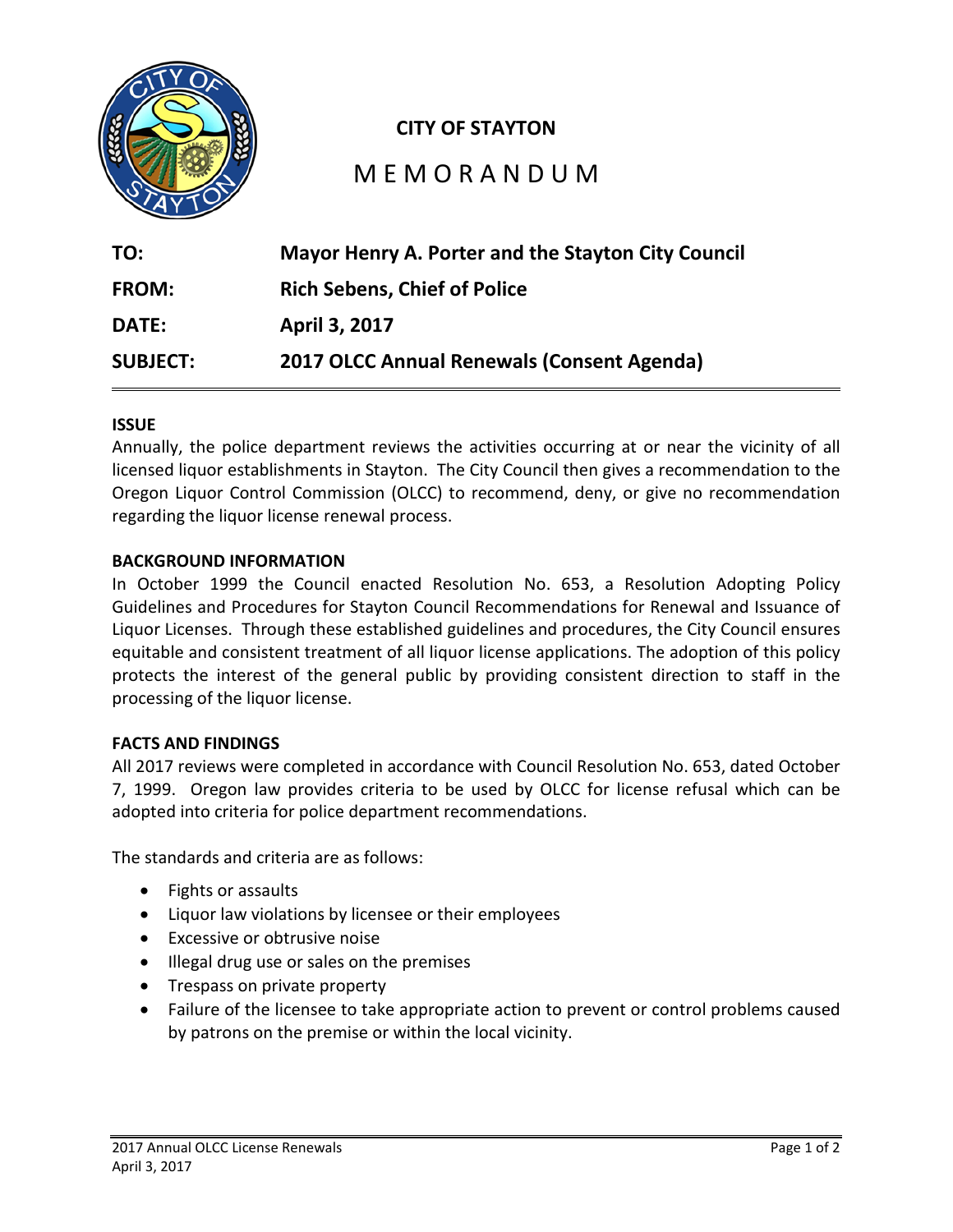## Council Resolution No. 653, Section (F), Evaluation Guidelines and Criteria

- 1. A recommendation to deny the renewal application will be made when there are persistent problems involving the types of police calls listed above related to the sales of alcohol.
- 2. The police department will automatically recommend denial of a renewal application when there is a record of ten arrests, in the prior twelve (12) months, of employees or patrons of the licensed business for unlawful activities related to the sale of service of alcohol under the license either on the premises or in the immediate vicinity.
- 3. Actions by the licensee, which might tend to mitigate the problems, should be considered. Examples of mitigating actions are seeking and following recommendations by the OLCC, or police, and increased security measures.
- 4. In addition to the criteria previously outlined, a recommendation for denial of a license renewal may be made when there are persistent problems involving police calls related to the sales or service of alcohol not stemming from calls for assistance from the establishment, within the preceding twelve months, concerning unlawful activities by employees and patrons of the licensed business, either on the licensed premises or in the immediate vicinity thereof.
- 5. The recommendation by the police department is only one component of the liquor license recommendation process. Community input is a significant factor in a complete review of applications. With all licensing activities, it must be remembered that the City recommends and OLCC gives the final grant or denial.

## **RECOMMENDATION**

All liquor license establishments meet the guidelines and policies established by Resolution No. 653 for the year 2016. Kelly's Café has opted to not renew their license as they are under new ownership.

| <b>Off Premise Sales</b>      | <b>Full On-Premise Sales</b> | <b>Limited On-Premise Sales</b> |
|-------------------------------|------------------------------|---------------------------------|
| Bi-Mart                       | Rumours                      | Fey Asian                       |
| Circle K East                 | Cheers On 1 <sup>st</sup>    | UGO's Pizza                     |
| Circle K West                 | Ixtapa                       | Moxiberry                       |
| Roth's IGA                    | Mick & Moms                  |                                 |
| Safeway                       | <b>Bottle Factory</b>        |                                 |
| Stayton AM-PM                 | Red Apple                    |                                 |
| <b>Stayton Grocery Outlet</b> | Happy Dragon                 |                                 |
| Stayton Market and Deli       | Moose Lodge #2639            |                                 |
| <b>Stayton Shell</b>          |                              |                                 |
| Stop N Save                   |                              |                                 |
| La Esperanza                  |                              |                                 |
| <b>Stayton Liquor Store</b>   |                              |                                 |

## **MOTION(S)**

No motion needed as this is a consent agenda item.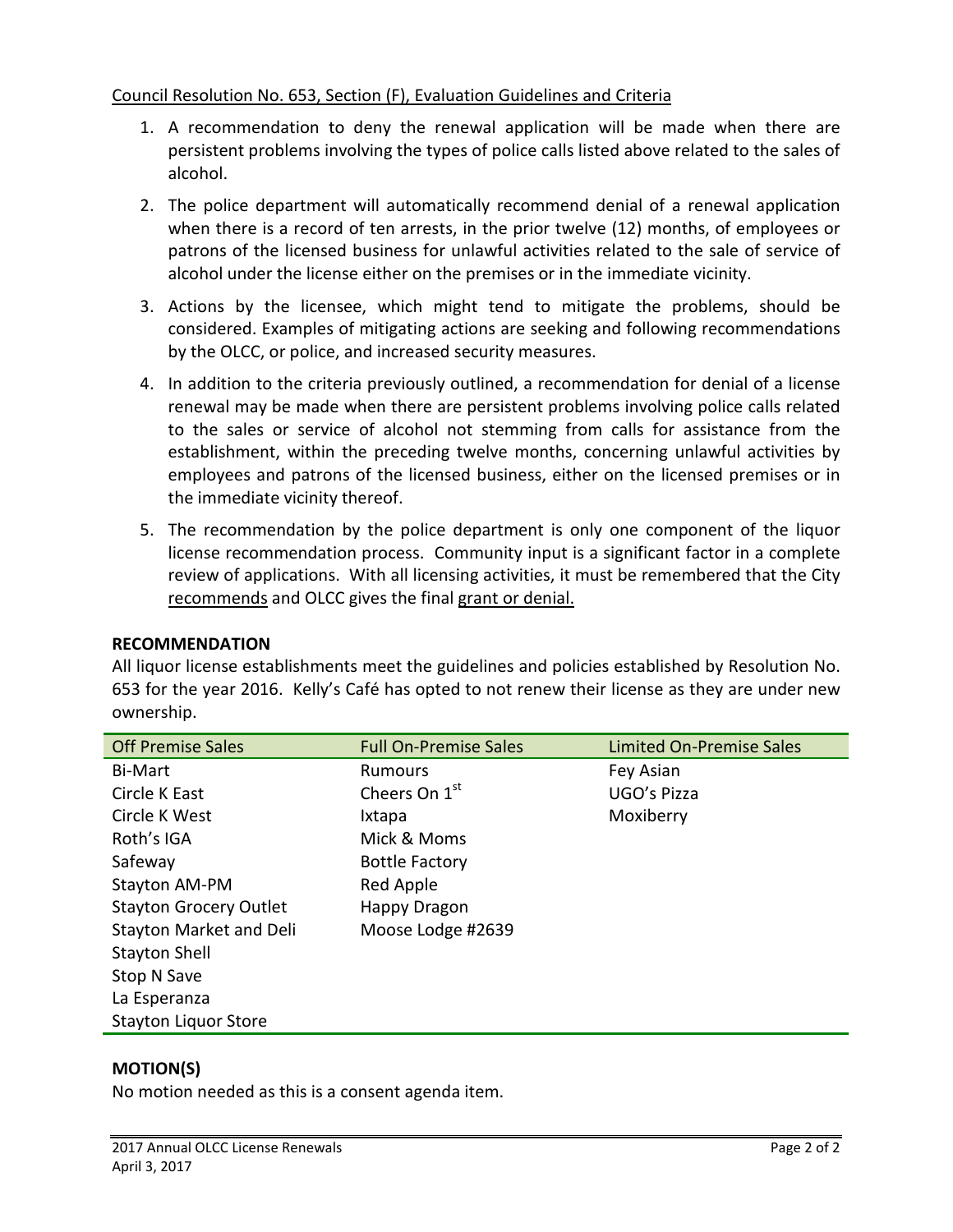

# **CITY OF STAYTON APPLICATION FOR COMMISSION/COMMITTEE**

| <b>NAME OF COMMISSION/COMMITTEE:</b>                           | <b>PLEASE CHECK ONE:</b>                                    |  |  |
|----------------------------------------------------------------|-------------------------------------------------------------|--|--|
| Library board                                                  | $\checkmark$ New Applicant<br>Application for reappointment |  |  |
| Years resided in Stayton: 1 month                              |                                                             |  |  |
| <b>PLEASE PRINT</b>                                            |                                                             |  |  |
| Name Lauren Mulligan                                           |                                                             |  |  |
| Address 1530 Eagle St. SE                                      | Home Ph#                                                    |  |  |
| Email Address mulligan.lauren@hotmail.com                      | Cell Ph# 503-931-9781                                       |  |  |
| Occupation Public relations officer - ODOT                     |                                                             |  |  |
| Place of Employment Oregon DMV                                 |                                                             |  |  |
| Business Address 1905 Lana Ave NE Salem, OR 97314-0001         |                                                             |  |  |
| Phone 503-947-4072<br>Email lauren.e.mulligan@odot.state.or.us |                                                             |  |  |

1. Please give a brief description of the experience or training that qualifies you for membership on this commission/committee. (If you wish, you may attach a resume or other pertinent material.)

I bring over seven years of experience working in the public relations field at the state, national and even international level. This background in brand management and public engagment has been a valuable asset on other committees I have served including the Oregon Symphony Association in Salem (former member), Boys and Girls Aid - Cherry city group (current member), and at my church (St. Paul's Episcopal Church in Salem).

2. Why do you want to become a member of the above-mentioned commission/committee and what specific contribution would you hope to make?

I have a long history of public service dating back to my time as a student at Silverton High School where I was involved with various community service projects like helping senior citizens with yard work and building homes with Habitat for Humanity. I understand the important role community services like a library play in small/medium communities like Stayton. It isn't just books, the library is often a resource for people to access the internet and hold community events. As an avid reader, I have a love and appreciation for the written word. Books open up a world of experiences for children and adults alike without ever stepping foot on a plane. You can learn about new interests, get lost in an engaging story and have a place that makes reading materials accessible to everyone. Purchasing books can be expensive, so making information available to everyone is an important service that a community library provides.

As new community members, my husband and I are excited to jump in and get involved in our town. Reading and books have brought, and continue to bring, so many gifts to my life. I hope to help find ways that the library can engage the community to continue their support and find ways that the library can become an even better resource for the community so that others can experience the same iov.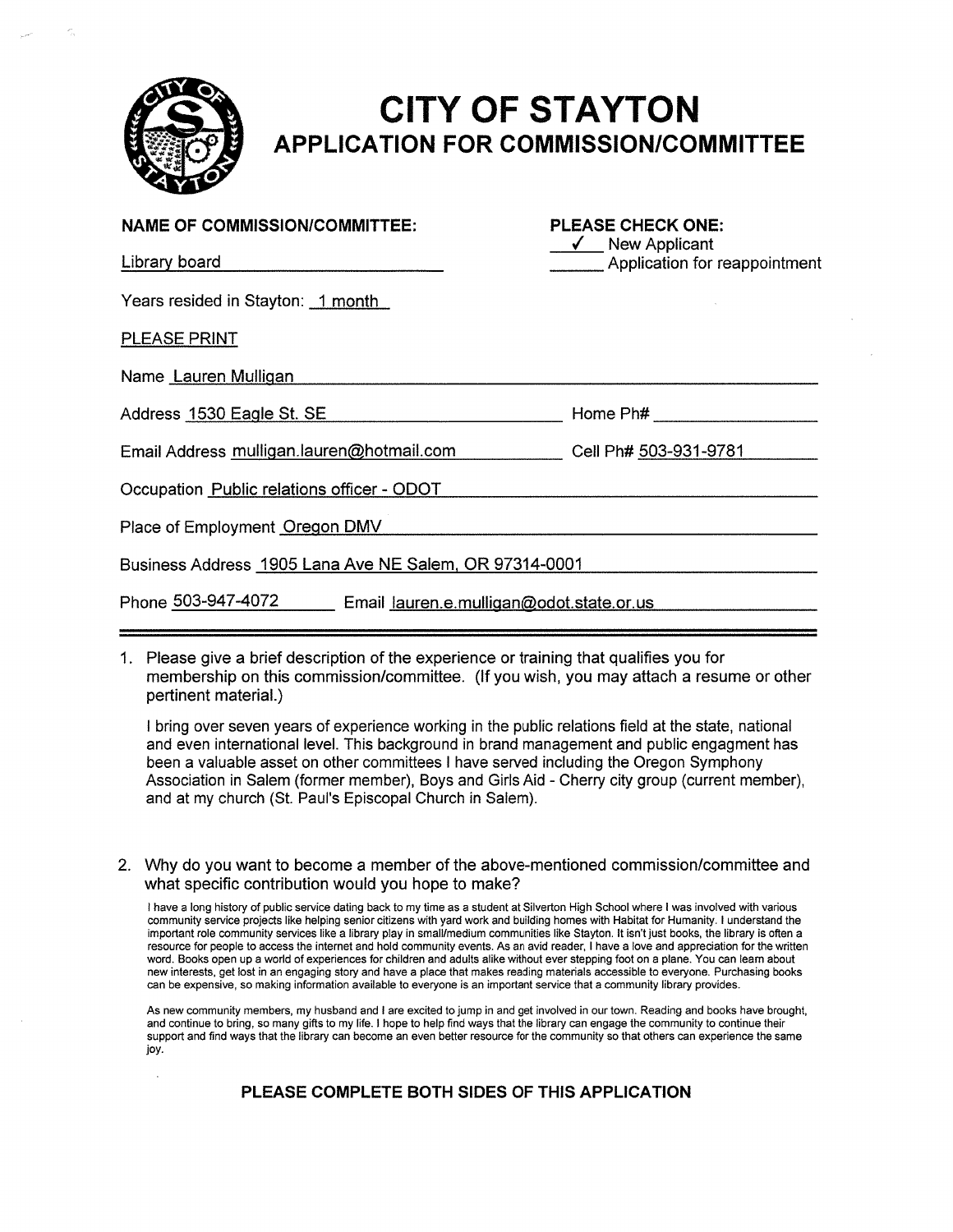3. Please list the community concerns related to this commission/committee that you would like to see addressed if you are appointed.

As a new member of the community, I don't know of any specific concerns I personally have. I see this board as an opportunity to serve as a resource to my fellow citizens and learn more about what Stayton's residents would like their library to be. Maybe it is already meeting what they want and need, or maybe they have great ideas about what they would like to see. Either way, I am a person who is passionate about helping keep resources like a library open and available for the community. My life experience has shown me that most people have a lot of pride about where they live. When services like parks and rec or the library engage their community, they can tap into a wealth of support from their neighbors.

4. Briefly describe your present or past involvement in relevant community groups. (Having no previous involvement will not disqualify you for appointment.)

I have not been previously involved with local government community groups, or library boards in particular.

I am passionate about literacy issues, specifically children's literacy. Helping give children access to books is such an important part of creating enthusiastic readers. The right book can turn any child into a reader! I was a reading tutor to special needs elementary students while I was in college, and finding a book that engaged the child made all the difference in the world.

5. Are you currently serving on any Advisory Boards, Commissions or Committees? If so, which ones?

I briefly mentioned earlier some groups I have been involved with in the past. Specifically I did volunteer for a few years on the Oregon Symphony Association of Salem's marketing and outreach committee. I have been on the Parish Life Committee (church event planning group) at St. Paul's Episcopal for about three years now. I really enjoy helping keep our parish engaged with one another and finding time to celebrate our church community. For the past five years I have been involved with the Boys and Girls Aid cherry branch. This group puts on the holiday Gala of Trees each December to benefit Boys and Girls Aid - a foster care and adoption support agency based out of Portland that serves the entire state of Oregon. Their mission is a family for every child!

My commitment to these groups would not conflict with availability to serve on the Library Board.

 $6.$ How did you learn about this vacancy?

◯ Our Website Word of mouth Queber

 $7<sub>1</sub>$ Are you employed by, have any business, contractual arrangements or family connections with programs having contractual agreements with the City that might be within the purview of the committee on which you are seeking appointment?

No, not to my knowledge. I am employed by the Oregon DMV, which has a field office located in Sublimity (it used to be in Stayton).

| Signature of Applicant Steve |                 | Date |
|------------------------------|-----------------|------|
| Ð١                           | City of Stayton |      |

It is the policy of the City to comply with all federal and state statutes on equal employment opportunity. This policy shall be applied without regard to any individual employee or job applicant's sex, race, color, religion, national origin, ancestry, age, marital status, political affiliation, genetic information, veteran status or any other legally protected status per state and federal law.

362 N. Third Avenue Stayton, OR 97383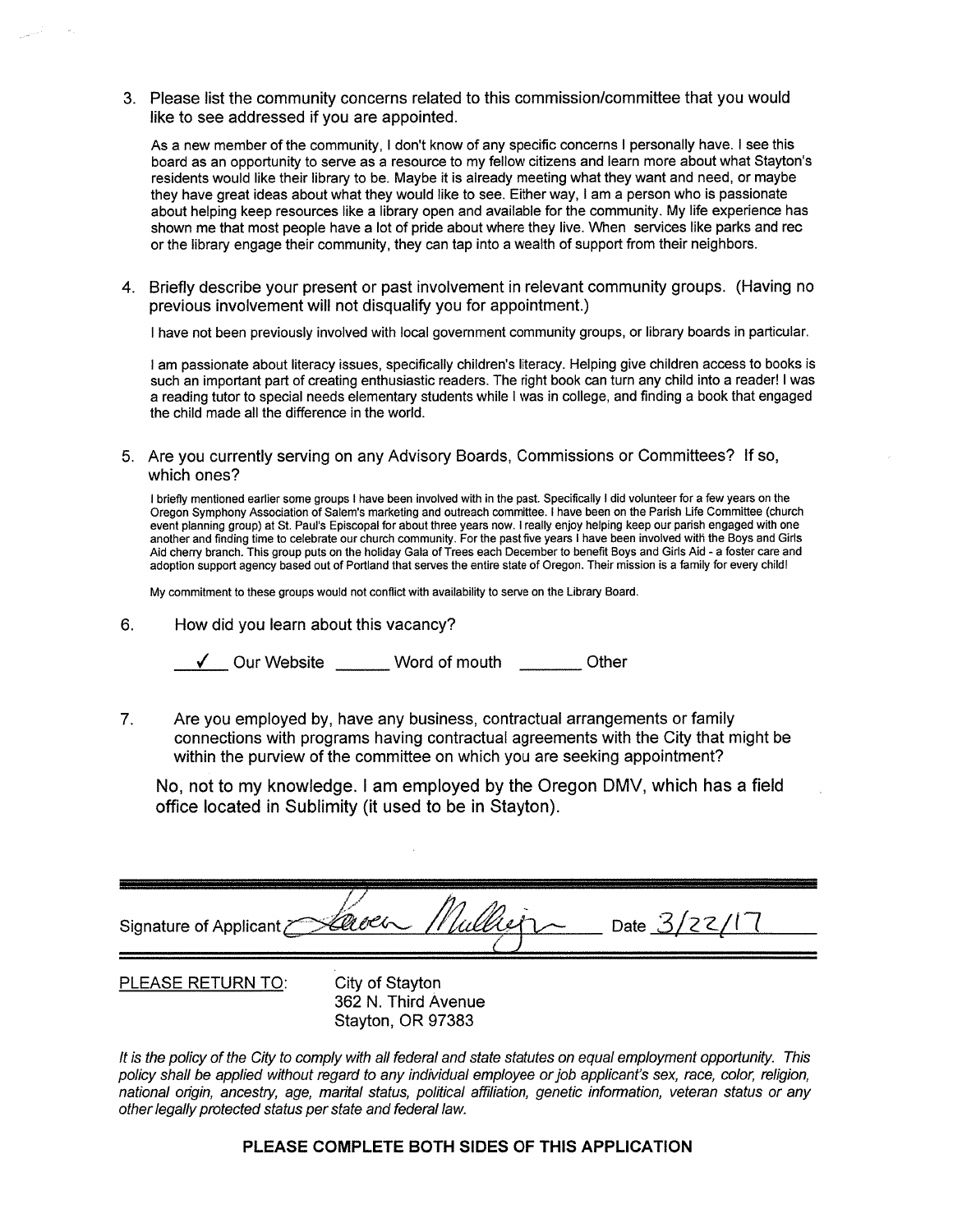

# **CITY OF STAYTON APPLICATION FOR COMMISSION/COMMITTEE**

| <b>NAME OF COMMISSION/COMM</b><br>Budget Committee             | <b>PLEASE CHECK ONE:</b><br>New Applicant<br>$\times$ Application for reappointment |
|----------------------------------------------------------------|-------------------------------------------------------------------------------------|
| Years resided in Stayton: $\ $                                 |                                                                                     |
| <b>PLEASE PRINT</b>                                            |                                                                                     |
| Name Luke Cranston                                             |                                                                                     |
| Address $810$ N $Douy$ las Home Ph# $503$ 7695216              |                                                                                     |
| Email Address Rannlystoning @ outlook.com Cell Ph# 503 9910426 |                                                                                     |
| Occupation Tow Truck Qriver                                    |                                                                                     |
| Place of Employment Randys towing                              |                                                                                     |
| Business Address $925$ $Wilco$ $Rd$                            |                                                                                     |
| Phone $523769$ 4417 Email                                      |                                                                                     |

1. Please give a brief description of the experience or training that qualifies you for membership on this commission/committee. (If you wish, you may attach a resume or other pertinent material.)

Manased My Business for 11 yrs

2. Why do you want to become a member of the above-mentioned commission/committee and what specific contribution would you hope to make?

Civic Duty